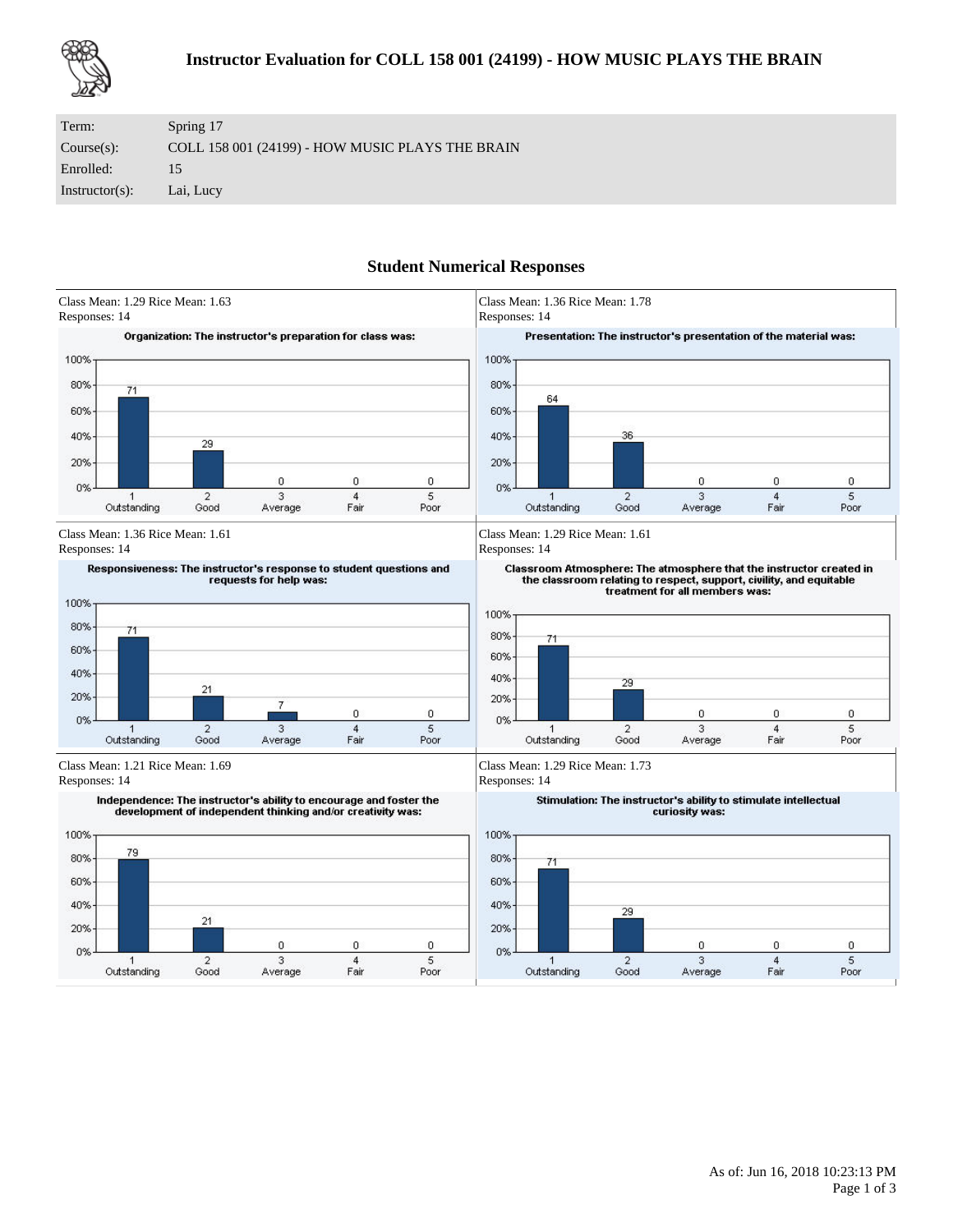

| Term:             | Spring 17                                        |
|-------------------|--------------------------------------------------|
| Course(s):        | COLL 158 001 (24199) - HOW MUSIC PLAYS THE BRAIN |
| Enrolled:         | 15                                               |
| $Instructor(s)$ : | Lai, Lucy                                        |



Class Mean - Average score within the CRN (if not cross-listed) or in cross-list group (if cross-listed). Rice Mean - Average score across all CRNs at Rice for the term.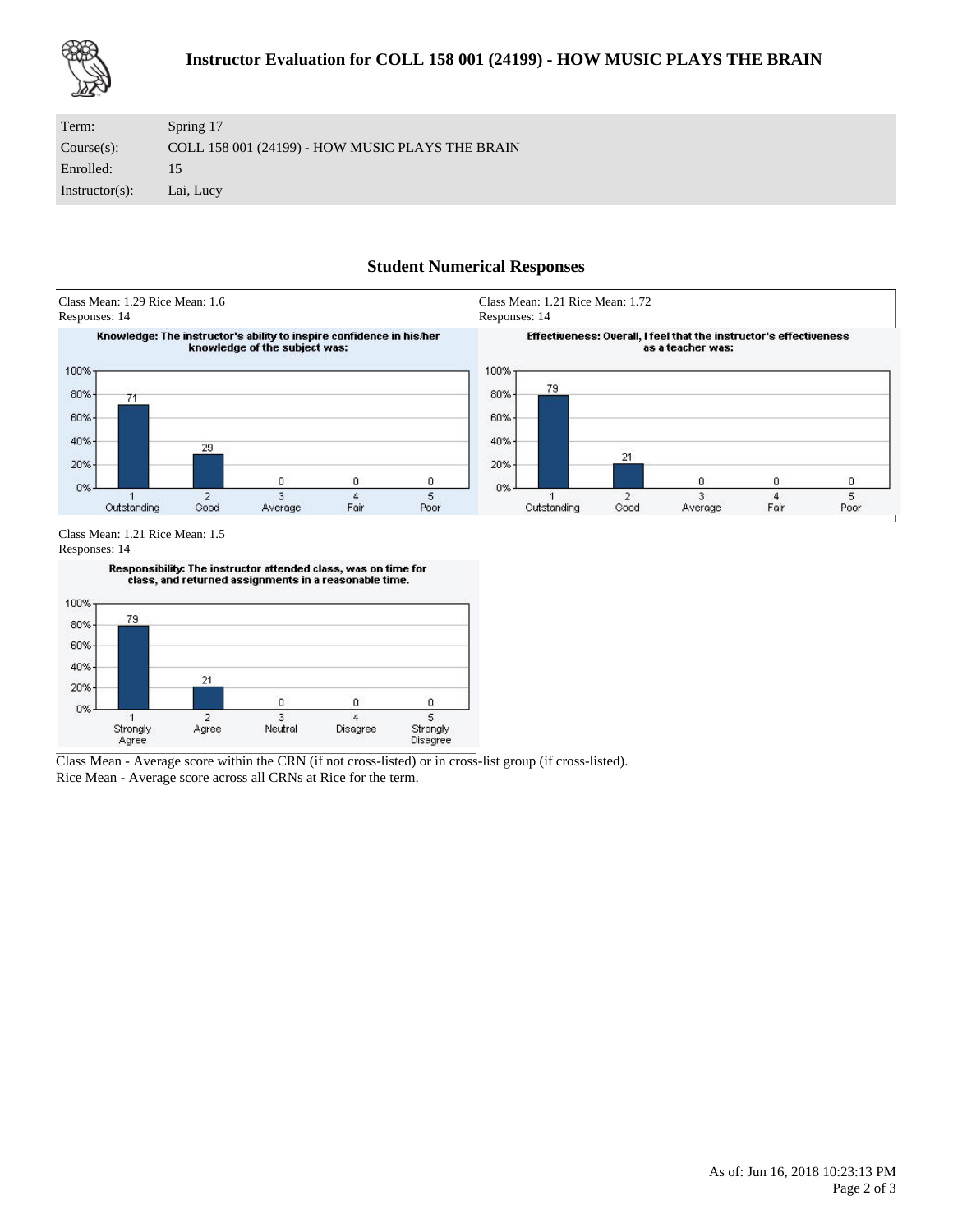

| Term:             | Spring 17                                        |
|-------------------|--------------------------------------------------|
| Course(s):        | COLL 158 001 (24199) - HOW MUSIC PLAYS THE BRAIN |
| Enrolled:         | 15                                               |
| $Instructor(s)$ : | Lai, Lucy                                        |

### **Student Comments Total Comments: 8**

Lucy is incredibly passionate about both of the topics that make up this course (neuroscience and music), and she has a way of inspiring interest in these topics through this course. She was very approachable and understanding and always sought to make the course interesting and accessible for everyone. Lucy is a great teacher and would be a great professor as well!

05/07/2017 03:05 P.M.

Very nice and prepared

05/06/2017 06:05 P.M.

lucy was very prepared for her lectures, clearly knew what she was saying and was able to answer questions. she is clearly enthusiastic about the topic. I felt bad that sometimes people didn't pay attention or didn't participate a lot. she's also one of the nicest people and she's done really cool things in music and in cog sci, so I feel really lucky to know her!

05/06/2017 06:05 A.M.

Lucy is great! I would take another class with her if I could lol

05/05/2017 04:05 P.M.

Lucy is awesome! Super personable and knowledgeable about the topic.

05/05/2017 01:05 P.M.

Great teacher. Everything presented was clear and concise. Fun to talk to and has a good sense of how much to lecture vs. engage the class. 04/29/2017 08:04 P.M.

Lucy's a great instructor and has clearly put a lot of effort and thought into this course. She's extremely friendly and approachable so any questions can be asked and she'd be able to answer. Her previous vast knowledge of the subject only helps with her ability to instruct the class very well. 04/26/2017 10:04 A.M.

As someone who's taught a student taught course before, I was thoroughly impressed with Lucy's organization and knowledge of her subject. You could tell she really worked hard to make this class interesting and fun. She even organized a cool field trip to the med center. Lucy's the best! 04/24/2017 02:04 A.M.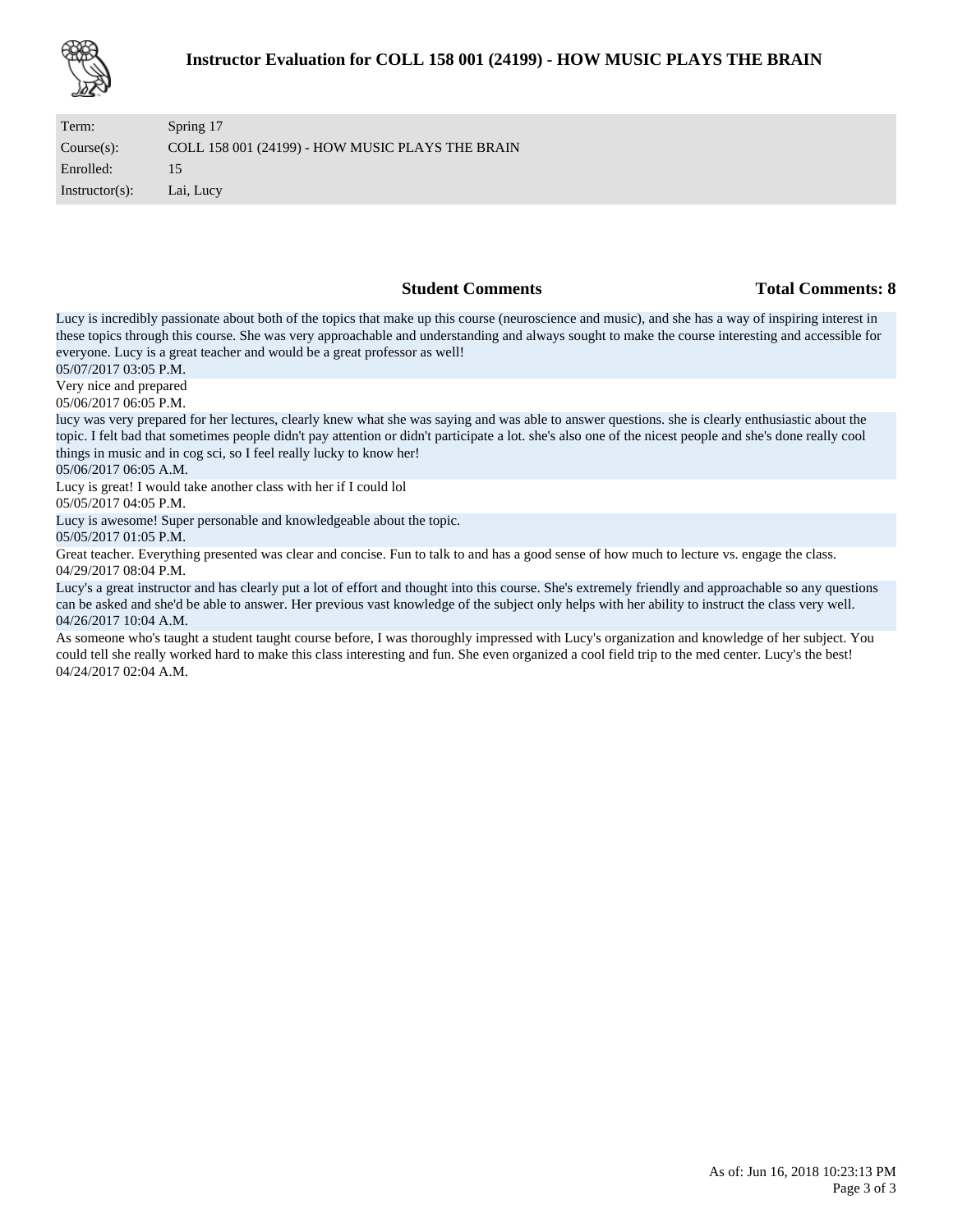

| Term:             | Fall 17                                          |
|-------------------|--------------------------------------------------|
| Course(s):        | COLL 158 001 (16911) - HOW MUSIC PLAYS THE BRAIN |
| Enrolled:         | 14                                               |
| $Instructor(s)$ : | Lai, Lucy                                        |

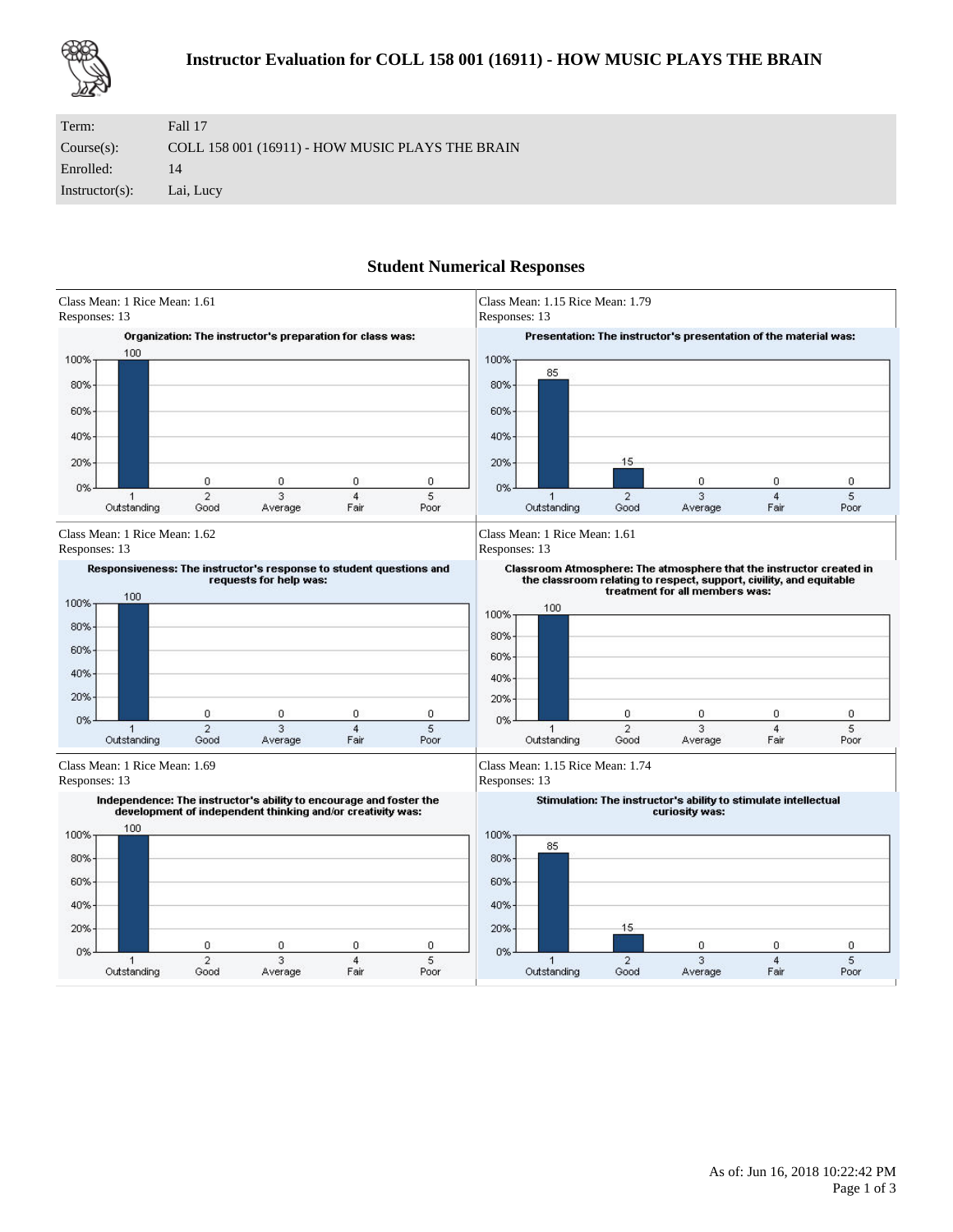

| Term:             | Fall 17                                          |
|-------------------|--------------------------------------------------|
| Course(s):        | COLL 158 001 (16911) - HOW MUSIC PLAYS THE BRAIN |
| Enrolled:         | 14                                               |
| $Instructor(s)$ : | Lai, Lucy                                        |



Class Mean - Average score within the CRN (if not cross-listed) or in cross-list group (if cross-listed). Rice Mean - Average score across all CRNs at Rice for the term.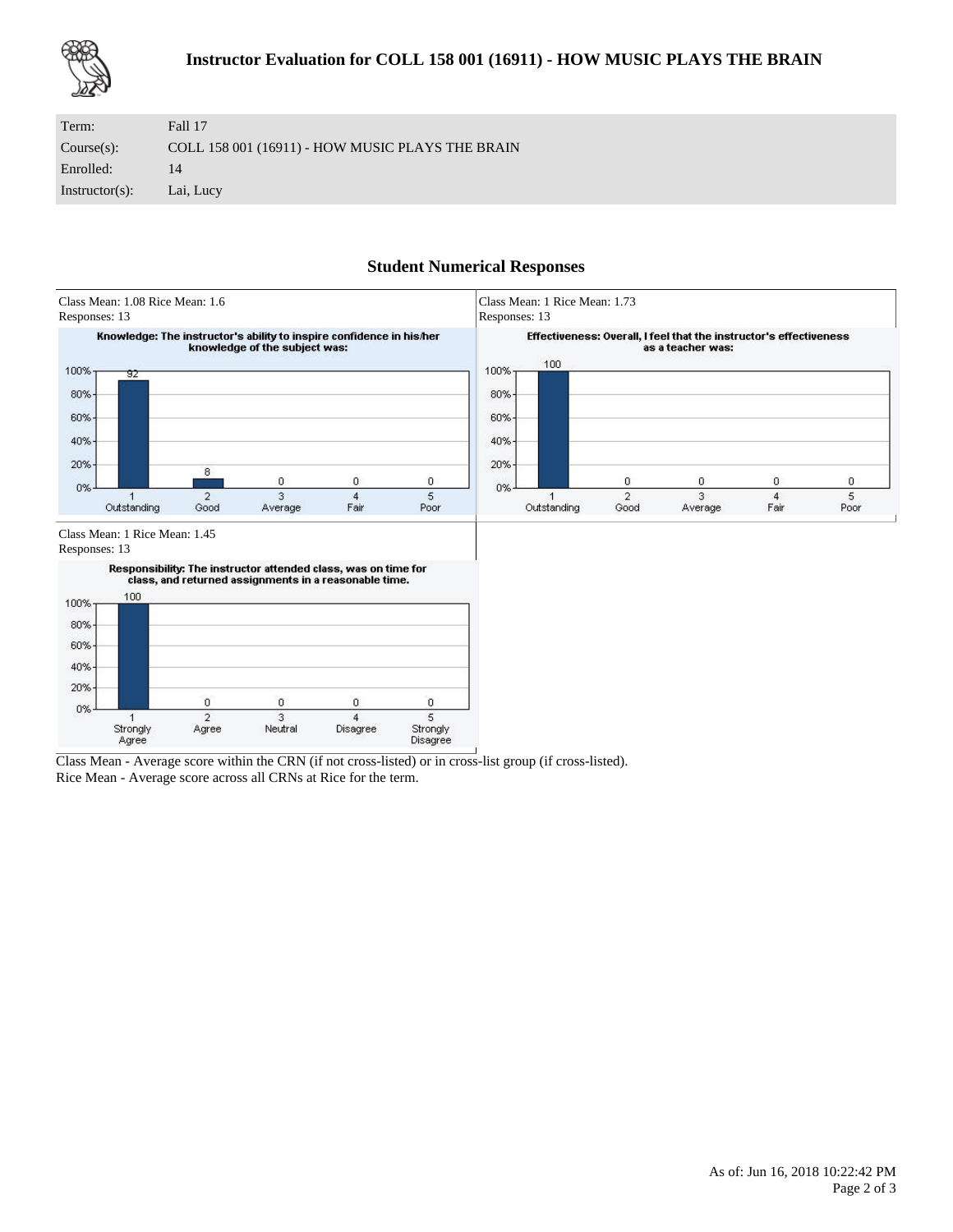| Term:             | Fall 17                                          |
|-------------------|--------------------------------------------------|
| Course(s):        | COLL 158 001 (16911) - HOW MUSIC PLAYS THE BRAIN |
| Enrolled:         | 14                                               |
| $Instructor(s)$ : | Lai, Lucy                                        |

**Student Comments Total Comments: 9** 

I learned so much in this class! The guest lecturers were a great plus.

## 12/21/2017 04:12 P.M.

Lucy's awesome! She really worked hard in making this course, and it shows! Plus, it was really nice to just learn from another undergrad, made the class so chill.

12/21/2017 04:12 P.M.

Lucy is the bomb. Super knowledgeable, fun to talk to.

### 12/20/2017 06:12 P.M.

Lucy is really knowledgeable about the topics of music and the brain and relates the two very well in this course. For the amount of instruction time available and all the info available on how music affects the brain, Lucy does a very nice job of both teaching this subject to her students and fostering independent thinking from her students about this topic.

### 12/16/2017 03:12 P.M.

Lucy knows her stuff and her students. You can tell she has put a lot of effort, tears, and love into this class.

### 12/16/2017 03:12 P.M.

I love Lucy! She was awesome. You could tell she put a lot of work into the class and was really knowledgable about the things we discussed. She was also super laid back and kept the class fun and discussion-based.

### 12/12/2017 02:12 P.M.

Lucy is fantastic. Passionate, laid back, motivational, not pushy- everything you want in a college class prof. Made my tuesday evenings. Def take a class with her!

#### 12/09/2017 11:12 P.M.

Lucy did a good job of explaining concepts and making them interesting which can be hard after a long day of classes. She kept the course interesting, and helped out with the presentations to make sure we were on the right track!

#### 12/08/2017 11:12 P.M.

Lucy brought in great examples to relate the content to ourselves and research applications. Engaging discussions and really fun class. 12/04/2017 10:12 P.M.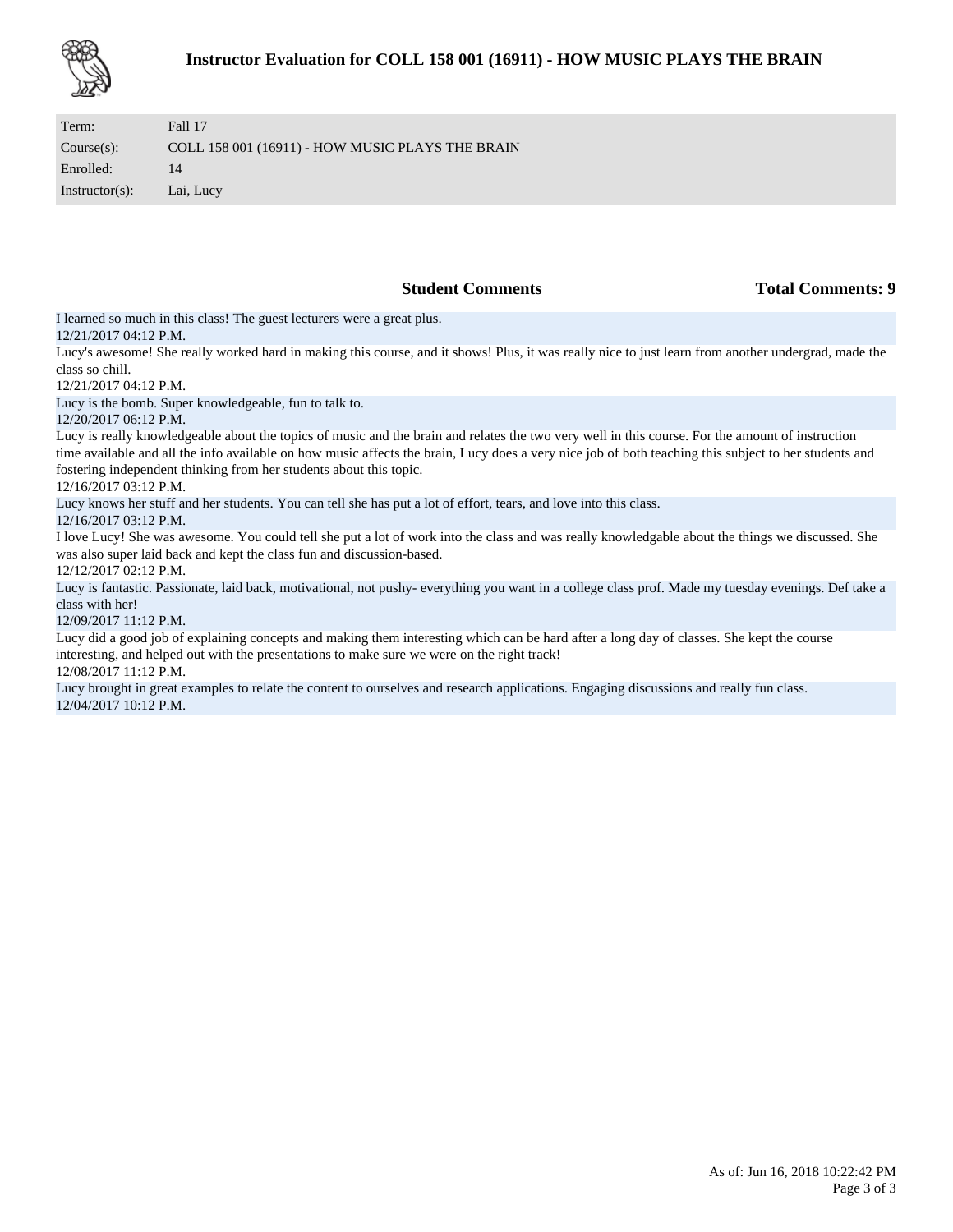

| Term:             | Spring 18                                        |
|-------------------|--------------------------------------------------|
| Course(s):        | COLL 158 001 (25283) - HOW MUSIC PLAYS THE BRAIN |
| Enrolled:         | 18                                               |
| $Instructor(s)$ : | Lai, Lucy                                        |

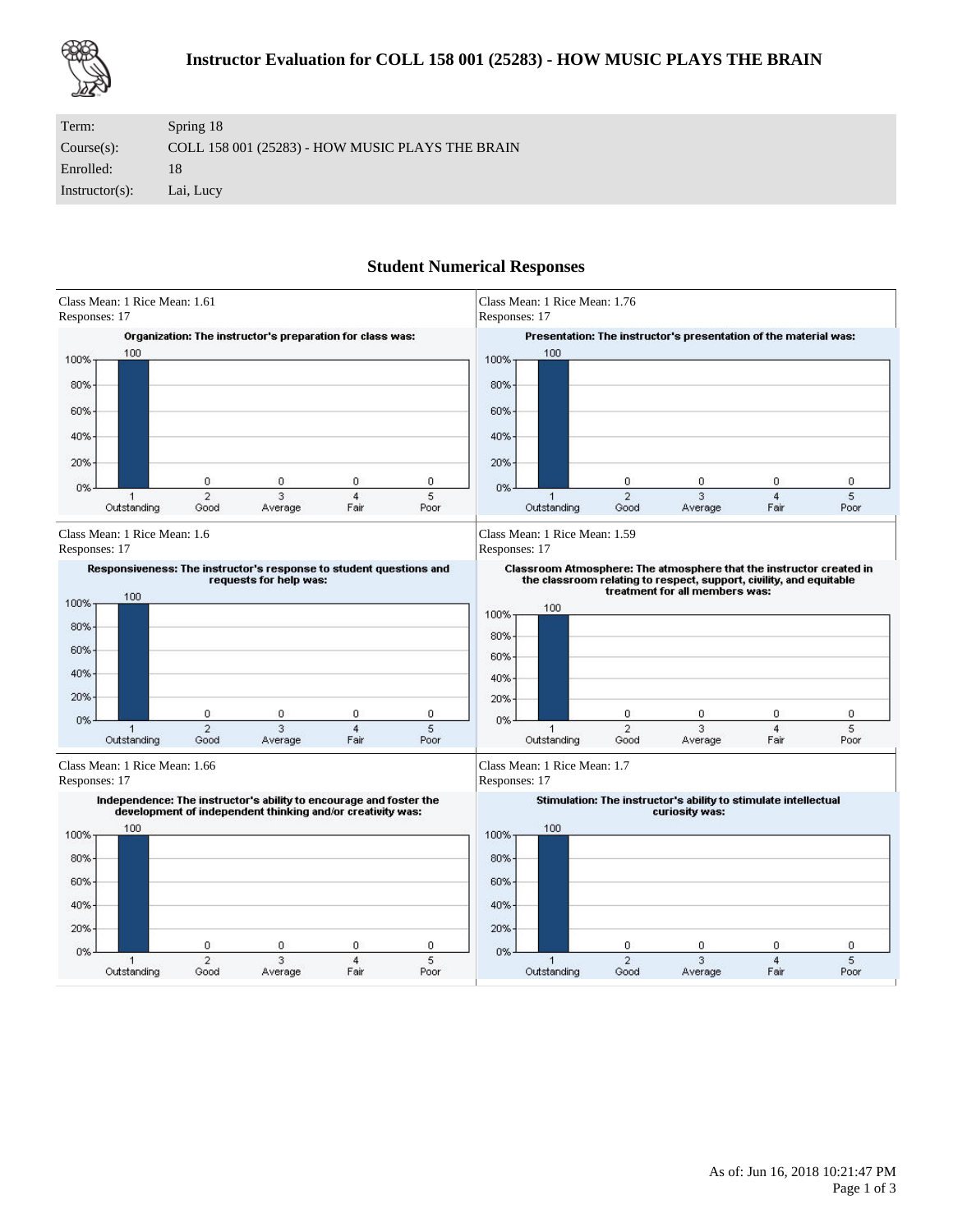

| Term:             | Spring 18                                        |
|-------------------|--------------------------------------------------|
| Course(s):        | COLL 158 001 (25283) - HOW MUSIC PLAYS THE BRAIN |
| Enrolled:         | 18                                               |
| $Instructor(s)$ : | Lai, Lucy                                        |



Class Mean - Average score within the CRN (if not cross-listed) or in cross-list group (if cross-listed). Rice Mean - Average score across all CRNs at Rice for the term.